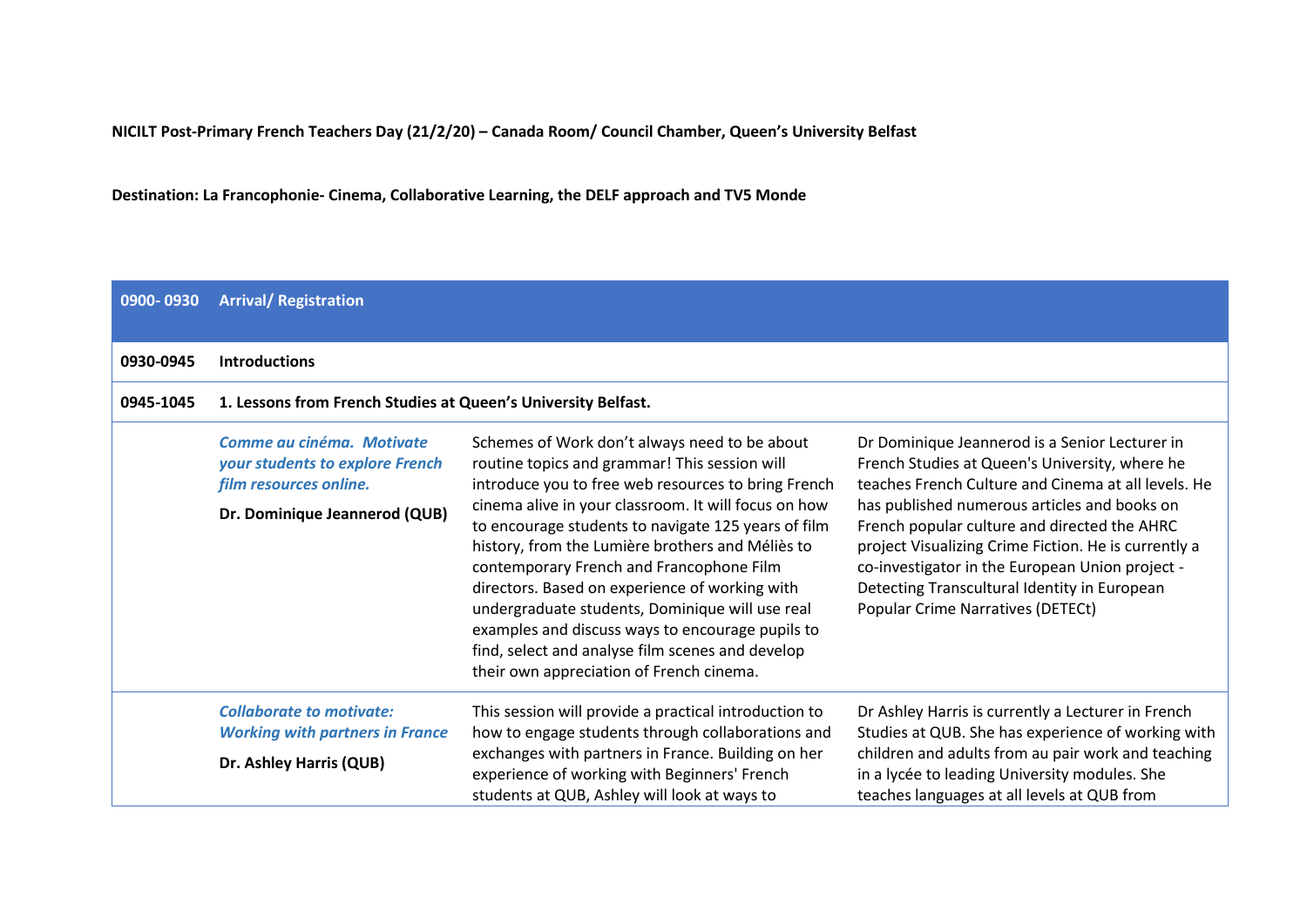|           |                                                                                                | motivate students through exchange activities and<br>peer assessment in collaboration with students in<br>France.                                                                                                                                                                                                                        | beginners to final year French as well as cultural<br>modules on areas such as Migrant Studies, the<br>Digital Age and Popular Culture.                                                                                                                                                                                                                                                                                                                                                                                                                                                                                                                                                                                 |  |  |  |
|-----------|------------------------------------------------------------------------------------------------|------------------------------------------------------------------------------------------------------------------------------------------------------------------------------------------------------------------------------------------------------------------------------------------------------------------------------------------|-------------------------------------------------------------------------------------------------------------------------------------------------------------------------------------------------------------------------------------------------------------------------------------------------------------------------------------------------------------------------------------------------------------------------------------------------------------------------------------------------------------------------------------------------------------------------------------------------------------------------------------------------------------------------------------------------------------------------|--|--|--|
| 1045-1130 | 2. eTwinning for collaborative projects.                                                       |                                                                                                                                                                                                                                                                                                                                          |                                                                                                                                                                                                                                                                                                                                                                                                                                                                                                                                                                                                                                                                                                                         |  |  |  |
|           | <b>What is eTwinning?</b>                                                                      | Naomi will introduce you to eTwinning; how to find<br>a French-speaking partner school and start up a<br>collaborative project at your school.                                                                                                                                                                                           | Naomi McAteer is Education & Society Manager at<br>British Council Northern Ireland, and her main<br>responsibilities are Higher Education, Society work                                                                                                                                                                                                                                                                                                                                                                                                                                                                                                                                                                |  |  |  |
|           | <b>Additional resources for French</b><br>from the British Council                             |                                                                                                                                                                                                                                                                                                                                          |                                                                                                                                                                                                                                                                                                                                                                                                                                                                                                                                                                                                                                                                                                                         |  |  |  |
|           | <b>Naomi McAteer (British Council)</b>                                                         | Naomi will talk about the range of educational packs<br>which can support cross curricular project based<br>learning in the French classroom.                                                                                                                                                                                            | and the office's Languages portfolio. Her most<br>recent work has centred around leading the office's<br>first Language Trends research for schools, as well<br>as leading on projects to further develop awareness<br>and learning of Mandarin and Arabic in N. Ireland<br>schools. Naomi studied French and Spanish and is a<br>qualified Conference Interpreter, and worked<br>briefly in DG Interpretation at the European<br>Commission prior to joining British Council N.<br>Ireland.                                                                                                                                                                                                                            |  |  |  |
|           | <b>Real eTwinning projects</b><br><b>Christelle Bernard (St. Paul's</b><br><b>High School)</b> | Having recently won two national awards for her<br>eTwinning projects ('Hands of the World' and 'Me<br>voilà! Et toic'est qui?') at the 14th annual British<br>Council eTwinning National Conference, Christelle<br>will look at what her projects entailed, pupil<br>outcomes and give you inspiration to start up your<br>own project. | Christelle Bernard has over 25 years' experience<br>teaching French and works at St Paul's High School:<br>-the 1 <sup>st</sup> post-primary in N. Ireland to become an<br>eTwinning School, in 2018. She has led projects for<br>the European Studies programme, a Comenius<br>project for primary schools and has contributed to<br>the Full International School Award twice. She is a<br>British Council Ambassador and has taken part in<br>over 60 eTwinning projects, receiving many quality<br>labels both at the national and European level. This<br>year St Paul's was delighted to receive 2 National<br>and European Labels alongside 2 National Awards<br>for a project in French with Years 9 and 10 and |  |  |  |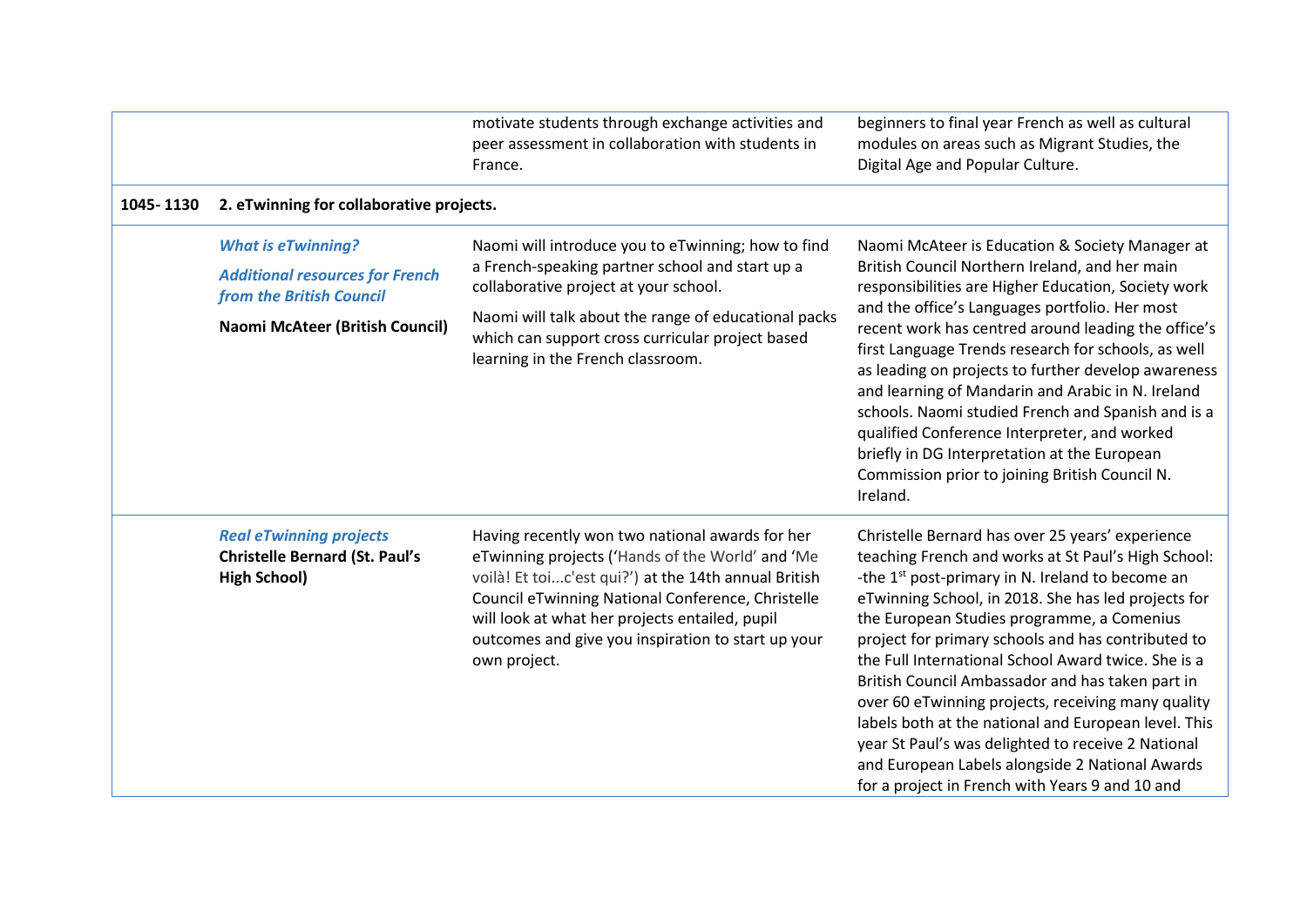another with their SEN pupils using Makaton for multi-cultural engagement and cross curricularity.

## **1130- 1150** Break

## **1150- 1240 3. Encouraging genuine pupil interaction using the DELF model.**

|  | <b>Practical ideas inspired by the</b><br><b>DELF speaking assessment at A1</b><br>(Beginners) | Teaching pupils to formulate questions is always<br>challenging but with role-plays now featuring on the<br>GCSE examination, it is a necessity. Claire will look at<br>ways to encourage pupils to use the 'tu' and 'vous'<br>forms correctly, to form questions and how to better<br>prepare pupils for any surprise scenario. | Claire holds a Licence and a Maîtrise from Nantes<br>University, a Diploma in Teaching MFL to Adults<br>from Edinburgh University and a PGCE from QUB.                                                                                                                                                                                                     |
|--|------------------------------------------------------------------------------------------------|----------------------------------------------------------------------------------------------------------------------------------------------------------------------------------------------------------------------------------------------------------------------------------------------------------------------------------|------------------------------------------------------------------------------------------------------------------------------------------------------------------------------------------------------------------------------------------------------------------------------------------------------------------------------------------------------------|
|  | <b>Claire Williamson (Formerly</b><br><b>Victoria College Belfast)</b>                         |                                                                                                                                                                                                                                                                                                                                  | She has also worked as a freelance translator and<br>interpreter for the Norwich Union insurance<br>company. Claire has over 25 years' experience<br>teaching French at all levels and to all ages. She<br>taught adults at what is now BMC for 9 years,<br>followed by 17 years at Victoria College Belfast<br>(VCB) including 6 years as Head of French. |
|  |                                                                                                |                                                                                                                                                                                                                                                                                                                                  | She is a certified DELF examiner up to B2 level; she<br>introduced and ran a successful DELF club for two<br>years at VCB. She has also worked as a Resource<br>Writer and Examiner for CCEA and AQA.                                                                                                                                                      |

## **1240-1315 4. Learn more about the Francophone world with TV5 Monde.**

*Introduction to TV5 Monde resources for KS3 & 4 (Part i)* **Julie Cazaly- Institut français, London**

Do you want to use more authentic videos in your teaching? Julie will explain how to navigate through and incorporate the new audio-visual resources from TV5 Monde, the free French TV channel, into your lessons. You will look at the wide range of resources suitable for students aged 11-16 (CEFR levels A1-2 to B1-2) which can be integrated into your schemes of work to engage pupils inside and

Julie Cazaly has taught French at the Institut français in London for over 10 years. She holds a Master's degree in teaching FLE and a PGCE in MFL, and has taught a wide range of levels to diverse audiences, including primary and secondary pupils, diplomats and corporate professionals. Julie is a certified teacher for the official French Ministry of Education's DELF and DALF French language